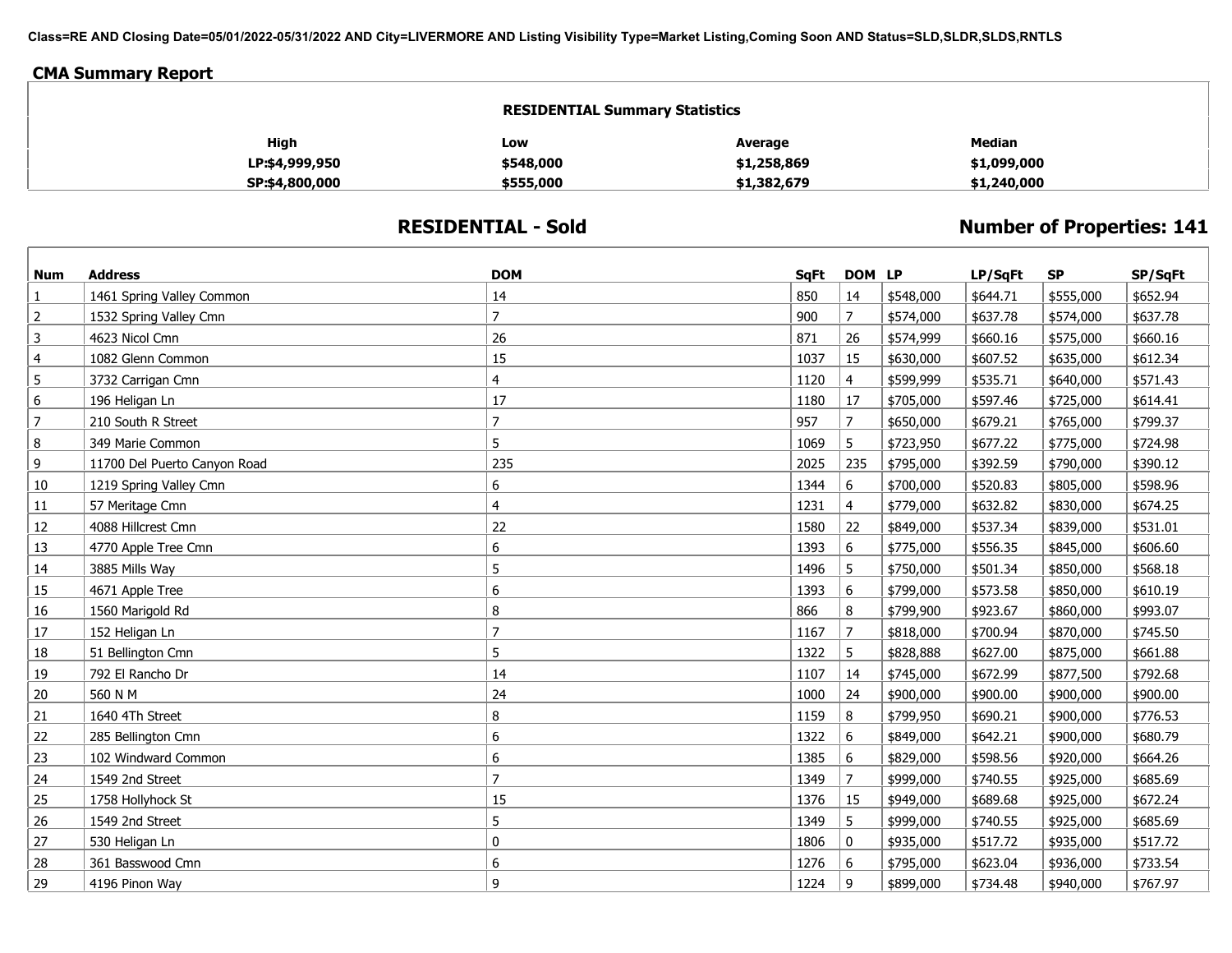| 30 | 446 Jensen St             | 5              | 1421 | 5              | \$925,000   | \$650.95 | \$945,000   | \$665.02   |
|----|---------------------------|----------------|------|----------------|-------------|----------|-------------|------------|
| 31 | 853 Waverly Cmn           | 1              | 1733 | $\mathbf{1}$   | \$910,000   | \$525.10 | \$950,000   | \$548.18   |
| 32 | 164 Heligan Ln            | 6              | 1548 | 6              | \$924,888   | \$597.47 | \$957,000   | \$618.22   |
| 33 | 524 Ruth Way              | 11             | 1341 | 11             | \$918,800   | \$685.16 | \$960,000   | \$715.88   |
| 34 | 845 Sunset Dr             | $10\,$         | 1559 | 10             | \$939,900   | \$602.89 | \$960,000   | \$615.78   |
| 35 | 4159 Torrey Pine Way      | $\overline{7}$ | 1110 | $\overline{7}$ | \$889,950   | \$801.76 | \$975,000   | \$878.38   |
| 36 | 1280 Gusty Loop           | 4              | 1757 | $\overline{4}$ | \$899,990   | \$512.23 | \$980,000   | \$557.77   |
| 37 | 5117 Pisces Ave           | 8              | 1178 | 8              | \$799,998   | \$679.12 | \$986,000   | \$837.01   |
| 38 | 957 Verona Avenue         | $\overline{7}$ | 1526 | $\overline{7}$ | \$899,950   | \$589.74 | \$1,000,000 | \$655.31   |
| 39 | 817 Tranquility Cir       | 23             | 1789 | 23             | \$999,000   | \$558.41 | \$1,020,000 | \$570.15   |
| 40 | 1389 Calle De Las Granvas | 5              | 1752 | 5              | \$943,000   | \$538.24 | \$1,020,000 | \$582.19   |
| 41 | 609 Los Alamos Avenue     | $\overline{2}$ | 1120 | $\overline{2}$ | \$899,000   | \$802.68 | \$1,025,000 | \$915.18   |
| 42 | 1089 Apache St            | $\overline{7}$ | 1040 | $\overline{7}$ | \$899,000   | \$864.42 | \$1,025,099 | \$985.67   |
| 43 | 447 Virginia              | 0              | 1392 | 0              | \$1,015,000 | \$729.17 | \$1,030,000 | \$739.94   |
| 44 | 135 Apricot St.           | $\overline{7}$ | 2030 | $\overline{7}$ | \$1,050,000 | \$517.24 | \$1,055,000 | \$519.70   |
| 45 | 1162 Aster                | 10             | 1414 | 10             | \$949,000   | \$671.15 | \$1,072,000 | \$758.13   |
| 46 | 3904 California Way       | 9              | 1467 | 9              | \$1,025,000 | \$698.70 | \$1,075,000 | \$732.79   |
| 47 | 2744 Kennedy Street       | 27             | 1684 | 27             | \$1,100,000 | \$653.21 | \$1,075,000 | \$638.36   |
| 48 | 1401 Portola Meadows Rd   | $\overline{7}$ | 1752 | $\overline{7}$ | \$950,000   | \$542.24 | \$1,080,000 | \$616.44   |
| 49 | 1753 Corte Sueno          | 6              | 1752 | 6              | \$898,888   | \$513.06 | \$1,080,000 | \$616.44   |
| 50 | 1684 Spruce St            | 8              | 1172 | 8              | \$888,000   | \$757.68 | \$1,086,000 | \$926.62   |
| 51 | 119 Apricot St.           | $\overline{7}$ | 2025 | $\overline{7}$ | \$989,950   | \$488.86 | \$1,090,000 | \$538.27   |
| 52 | 1116 Bluebell Drive       | 29             | 1835 | 29             | \$1,099,000 | \$598.91 | \$1,099,000 | \$598.91   |
| 53 | 38 Cascade Ave            | $10\,$         | 1130 | 10             | \$1,050,000 | \$929.20 | \$1,100,000 | \$973.45   |
| 54 | 575 Caliente              | 16             | 1484 | 16             | \$1,100,000 | \$741.24 | \$1,100,000 | \$741.24   |
| 55 | 1400 Wagoner Dr           | $\overline{7}$ | 1126 | $\overline{7}$ | \$949,500   | \$843.25 | \$1,100,000 | \$976.91   |
| 56 | 563 Selby Ln              | $\overline{7}$ | 2043 | $\overline{7}$ | \$988,888   | \$484.04 | \$1,100,000 | \$538.42   |
| 57 | 1154 Aberdeen Ave         | 8              | 1350 | 8              | \$974,999   | \$722.22 | \$1,110,000 | \$822.22   |
| 58 | 537 Covington Way         | 8              | 1366 | 8              | \$980,000   | \$717.42 | \$1,125,000 | \$823.57   |
| 59 | 418 Coleen Street         | 15             | 1387 | 15             | \$999,000   | \$720.26 | \$1,125,000 | \$811.10   |
| 60 | 5421 Kathy Way            | $10\,$         | 1638 | 10             | \$1,100,000 | \$671.55 | \$1,125,000 | \$686.81   |
| 61 | 429 Thrasher Ave          | 8              | 1426 | 8              | \$998,000   | \$699.86 | \$1,150,000 | \$806.45   |
| 62 | 744 Adams Ave             | 8              | 1524 | 8              | \$975,000   | \$639.76 | \$1,150,000 | \$754.59   |
| 63 | 348 Alice Way             | 6              | 1670 | 6              | \$865,000   | \$517.96 | \$1,160,000 | \$694.61   |
| 64 | 883 Keystone Way          | 13             | 1519 | 13             | \$1,099,000 | \$723.50 | \$1,175,000 | \$773.54   |
| 65 | 5911 Singing Hills Ave    | 8              | 1396 | 8              | \$949,000   | \$679.80 | \$1,200,000 | \$859.60   |
| 66 | 5137 Tulip Ct             | $\overline{7}$ | 1438 | $\overline{7}$ | \$999,000   | \$694.71 | \$1,200,000 | \$834.49   |
| 67 | 1177 Dana Circle          | 8              | 1199 | 8              | \$1,025,000 | \$854.88 | \$1,200,000 | \$1,000.83 |
| 68 | 1093 Angelica Way         | 6              | 1386 | 6              | \$998,500   | \$720.42 | \$1,200,000 | \$865.80   |
| 69 | 6401 Almaden              | $\overline{7}$ | 1413 | $\overline{7}$ | \$1,150,000 | \$813.87 | \$1,225,000 | \$866.95   |
| 70 | 5196 Peony Dr             | $\overline{7}$ | 1376 | $\overline{7}$ | \$999,950   | \$726.71 | \$1,227,890 | \$892.36   |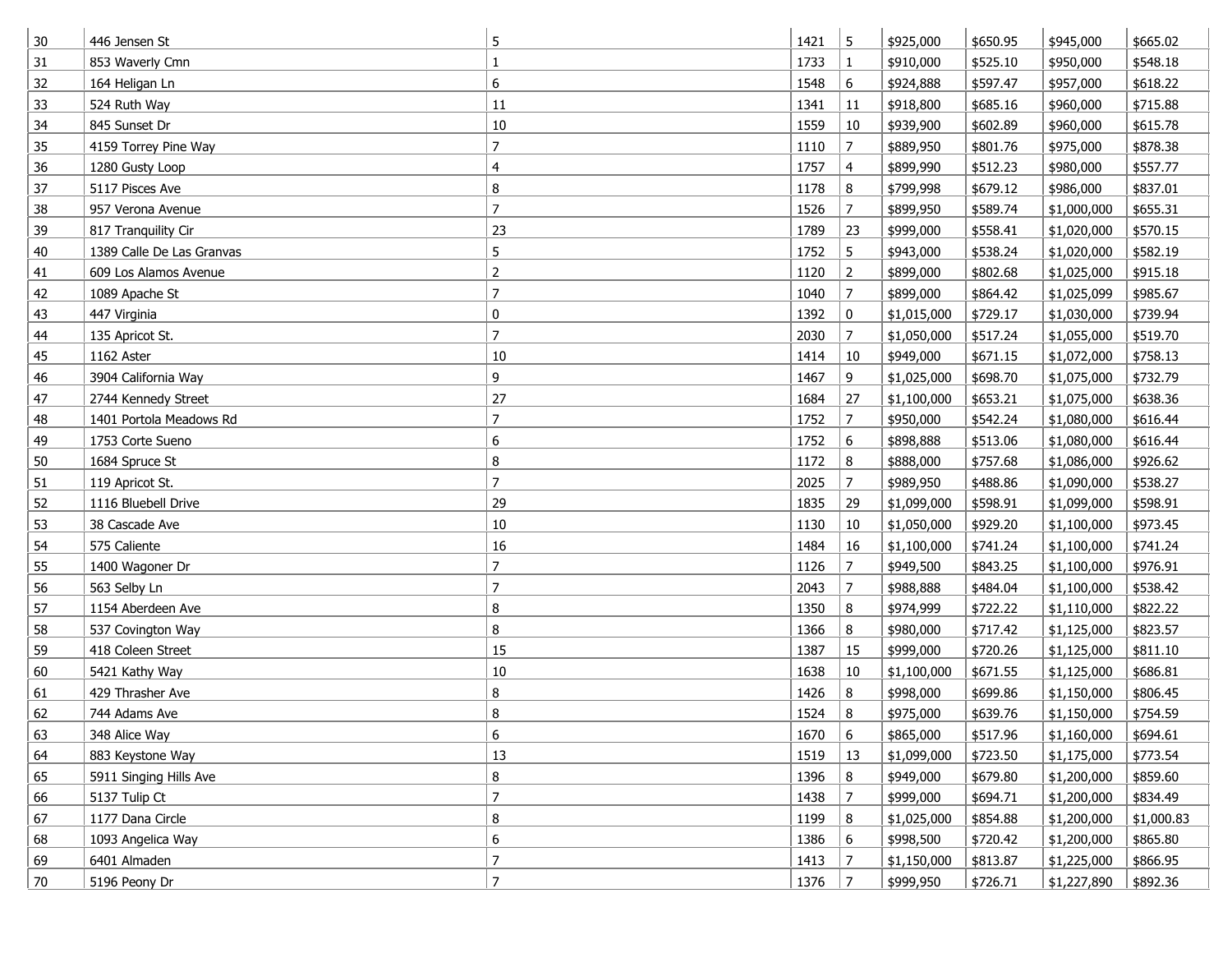| 71  | 832 Cloud Cmn        | 4              | 1695 | 4               | \$1,099,000 | \$648.38   | \$1,240,000 | \$731.56   |
|-----|----------------------|----------------|------|-----------------|-------------|------------|-------------|------------|
| 72  | 876 William Dr       | 6              | 1200 | 6               | \$999,998   | \$833.33   | \$1,250,000 | \$1,041.67 |
| 73  | 5313 Starflower Way  | $\overline{7}$ | 1931 | $\overline{7}$  | \$1,198,800 | \$620.82   | \$1,298,000 | \$672.19   |
| 74  | 515 Zircon Way       | 4              | 1256 | 4               | \$1,248,000 | \$993.63   | \$1,300,000 | \$1,035.03 |
| 75  | 425 Bell Ave         | 8              | 1254 | 8               | \$998,000   | \$795.85   | \$1,300,500 | \$1,037.08 |
| 76  | 5439 Mira Loma Ct    | 9              | 1880 | 9               | \$1,275,000 | \$678.19   | \$1,310,000 | \$696.81   |
| 77  | 1294 Saint Mary Dr   | 18             | 1859 | 18              | \$1,198,000 | \$644.43   | \$1,310,000 | \$704.68   |
| 78  | 306 Turnstone Dr     | 4              | 1607 | 4               | \$1,199,000 | \$746.11   | \$1,325,000 | \$824.52   |
| 79  | 6461 Aspenwood Way   | 6              | 1486 | 6               | \$1,125,000 | \$757.07   | \$1,325,000 | \$891.66   |
| 80  | 817 S G St           | 6              | 1735 | 6               | \$1,250,000 | \$720.46   | \$1,350,000 | \$778.10   |
| 81  | 254 Garnet drive     | 8              | 2094 | 8               | \$1,299,000 | \$620.34   | \$1,350,000 | \$644.70   |
| 82  | 397 Ann Court        | $\overline{7}$ | 1256 | 7               | \$1,099,000 | \$875.00   | \$1,377,000 | \$1,096.34 |
| 83  | 4089 Pomona Way      | 6              | 1655 | 6               | \$999,000   | \$603.63   | \$1,400,000 | \$845.92   |
| 84  | 632 Carla St         | 5              | 1496 | 5               | \$1,295,000 | \$865.64   | \$1,400,000 | \$935.83   |
| 85  | 125 Glacier Dr       | 6              | 1048 | 6               | \$1,129,000 | \$1,077.29 | \$1,415,000 | \$1,350.19 |
| 86  | 1613 Blackoak Court  | 5              | 2140 | 5               | \$1,400,000 | \$654.21   | \$1,440,000 | \$672.90   |
| 87  | 1579 Frankfurt Way   | 4              | 1952 | 4               | \$1,225,000 | \$627.56   | \$1,445,000 | \$740.27   |
| 88  | 929 Lucille St       | $\overline{2}$ | 2152 | $\overline{2}$  | \$1,198,888 | \$557.10   | \$1,450,000 | \$673.79   |
| 89  | 629 Loyola Way       | 5              | 1723 | 5               | \$1,288,000 | \$747.53   | \$1,450,000 | \$841.56   |
| 90  | 1177 Madison Ave     | 8              | 1797 | 8               | \$1,149,000 | \$639.40   | \$1,450,000 | \$806.90   |
| 91  | 825 Mayview Way      | 6              | 1679 | 6               | \$1,198,000 | \$713.52   | \$1,455,000 | \$866.59   |
| 92  | 119 Glacier Drive    | $\overline{2}$ | 1562 | $\overline{2}$  | \$1,188,000 | \$760.56   | \$1,475,000 | \$944.30   |
| 93  | 5448 Delia Way       | 5              | 2307 | 5               | \$1,375,000 | \$596.01   | \$1,475,000 | \$639.36   |
| 94  | 6165 Augusta Way     | 5              | 2141 | 5               | \$1,375,000 | \$642.22   | \$1,480,000 | \$691.27   |
| 95  | 5628 Arlene Way      | $12\,$         | 1858 | 12              | \$1,349,000 | \$726.05   | \$1,485,000 | \$799.25   |
| 96  | 514 Escondido Circle | 13             | 1750 | 13              | \$1,399,000 | \$799.43   | \$1,495,000 | \$854.29   |
| 97  | 521 Teal Ct          | 5              | 1411 | 5               | \$1,350,000 | \$956.77   | \$1,500,000 | \$1,063.08 |
| 98  | 6497 Aspenwood Way   | $\overline{7}$ | 1882 | $\overline{7}$  | \$1,199,888 | \$637.56   | \$1,510,000 | \$802.34   |
| 99  | 258 Daisyfield Dr    | 6              | 1761 | 6               | \$1,365,000 | \$775.13   | \$1,515,000 | \$860.31   |
| 100 | 2233 Palm Ave        | 20             | 2199 | 20              | \$1,500,000 | \$682.13   | \$1,525,000 | \$693.50   |
| 101 | 6304 Altamar Cir     | 5              | 1810 | 5               | \$1,299,000 | \$717.68   | \$1,537,000 | \$849.17   |
| 102 | 627 S L Street       | 3              | 1930 | 3               | \$1,399,000 | \$724.87   | \$1,550,000 | \$803.11   |
| 103 | 1636 Del Norte Ct    | 6              | 1892 | 6               | \$1,549,000 | \$818.71   | \$1,550,000 | \$819.24   |
| 104 | 1140 Big Basin Road  | 6              | 2141 | 6               | \$1,348,000 | \$629.61   | \$1,600,000 | \$747.31   |
| 105 | 97 Cascade Ave       | $\overline{2}$ | 2226 | $\overline{2}$  | \$1,190,000 | \$534.59   | \$1,600,000 | \$718.78   |
| 106 | 2264 Robinson Circle | 6              | 1997 | 6               | \$1,398,500 | \$700.30   | \$1,620,000 | \$811.22   |
| 107 | 1458 El Padro Dr     | 6              | 1679 | 6               | \$1,349,950 | \$804.02   | \$1,620,000 | \$964.86   |
| 108 | 2055 Mercury Rd      | 14             | 2172 | 14              | \$1,599,950 | \$736.63   | \$1,628,000 | \$749.54   |
| 109 | 806 Barney Common    | $\overline{7}$ | 2616 | $7\overline{ }$ | \$1,475,000 | \$563.84   | \$1,635,000 | \$625.00   |
| 110 | 1558 De Leon Way     | $11\,$         | 2133 | 11              | \$1,399,000 | \$655.88   | \$1,650,000 | \$773.56   |
| 111 | 4278 Bellmawr Drive  | 23             | 2176 | 23              | \$1,698,000 | \$780.33   | \$1,650,000 | \$758.27   |